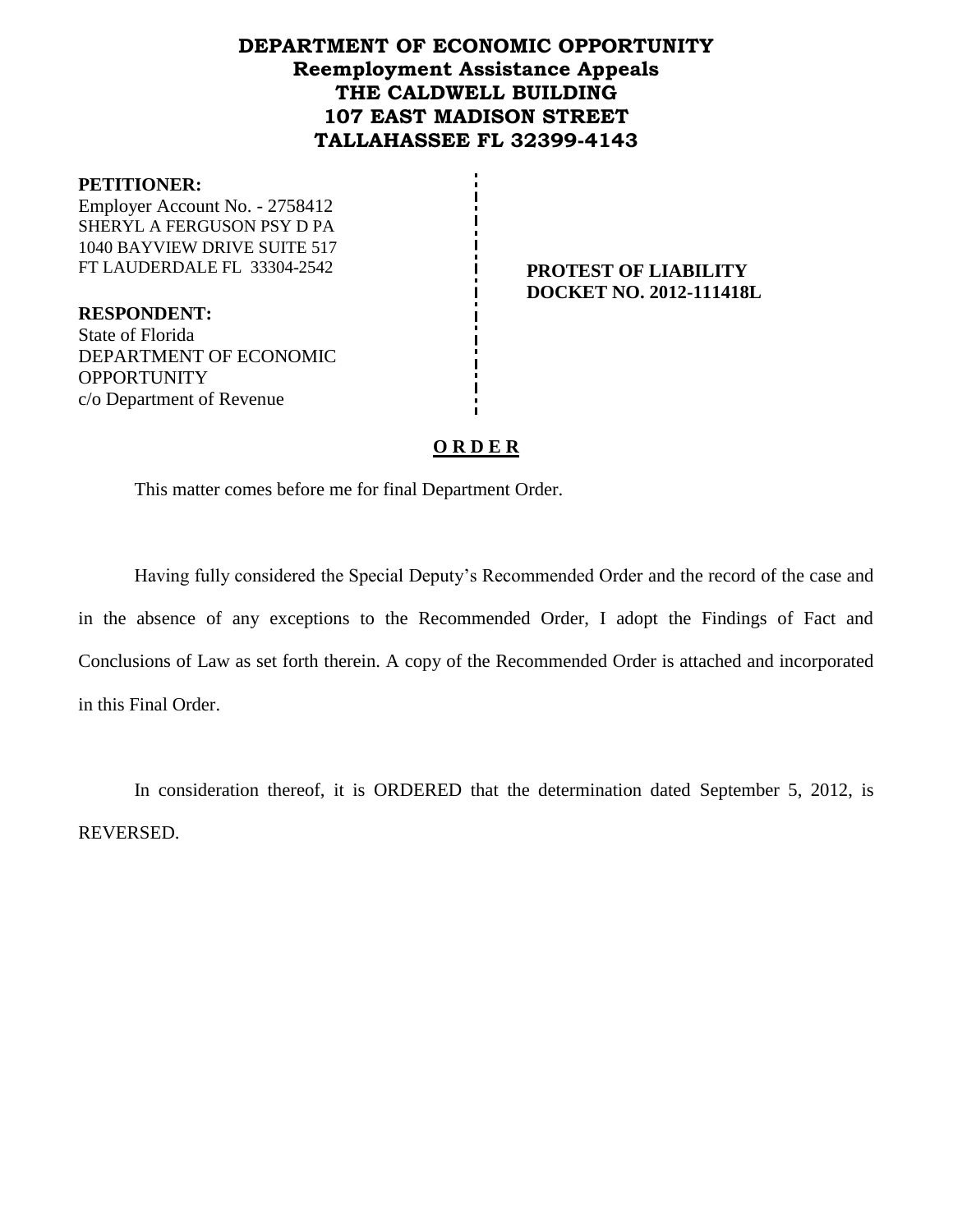#### **JUDICIAL REVIEW**

Any request for judicial review must be initiated within 30 days of the date the Order was filed. Judicial review is commenced by filing one copy of a *Notice of Appeal* with the DEPARTMENT OF ECONOMIC OPPORTUNITY at the address shown at the top of this Order and a second copy, with filing fees prescribed by law, with the appropriate District Court of Appeal. It is the responsibility of the party appealing to the Court to prepare a transcript of the record. If no court reporter was at the hearing, the transcript must be prepared from a copy of the Special Deputy's hearing recording, which may be requested from the Office of Appeals.

Cualquier solicitud para revisión judicial debe ser iniciada dentro de los 30 días a partir de la fecha en que la Orden fue registrada. La revisión judicial se comienza al registrar una copia de un *Aviso de Apelación* con la Agencia para la Innovación de la Fuerza Laboral [*DEPARTMENT OF ECONOMIC OPPORTUNITY]* en la dirección que aparece en la parte superior de este *Orden* y una segunda copia, con los honorarios de registro prescritos por la ley, con el Tribunal Distrital de Apelaciones pertinente. Es la responsabilidad de la parte apelando al tribunal la de preparar una transcripción del registro. Si en la audiencia no se encontraba ningún estenógrafo registrado en los tribunales, la transcripción debe ser preparada de una copia de la grabación de la audiencia del Delegado Especial [*Special Deputy*], la cual puede ser solicitada de la Oficina de Apelaciones.

Nenpòt demann pou yon revizyon jiridik fèt pou l kòmanse lan yon peryòd 30 jou apati de dat ke Lòd la te depoze a. Revizyon jiridik la kòmanse avèk depo yon kopi yon *Avi Dapèl* ki voye bay DEPARTMENT OF ECONOMIC OPPORTUNITY lan nan adrès ki parèt pi wo a, lan tèt *Lòd* sa a e yon dezyèm kopi, avèk frè depo ki preskri pa lalwa, bay Kou Dapèl Distrik apwopriye a. Se responsabilite pati k ap prezante apèl la bay Tribinal la pou l prepare yon kopi dosye a. Si pa te gen yon stenograf lan seyans lan, kopi a fèt pou l prepare apati de kopi anrejistreman seyans lan ke Adjwen Spesyal la te fè a, e ke w ka mande Biwo Dapèl la voye pou ou.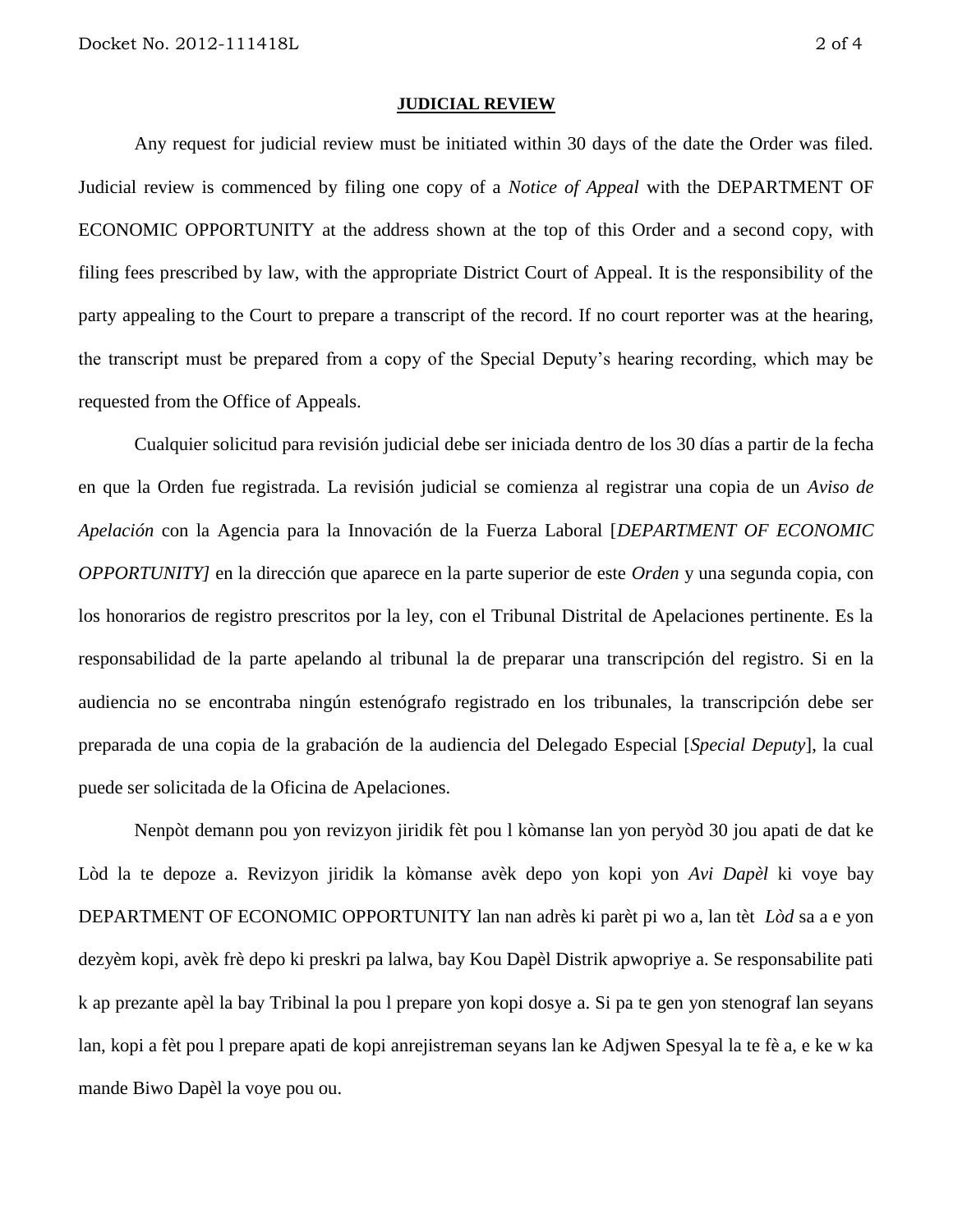DONE and ORDERED at Tallahassee, Florida, this \_\_\_\_\_\_\_ day of January, 2013.



Altemese Smith, Assistant Director, Reemployment Assistance Services DEPARTMENT OF ECONOMIC OPPORTUNITY

FILED ON THIS DATE PURSUANT TO § 120.52, FLORIDA STATUTES, WITH THE DESIGNATED DEPARTMENT CLERK, RECEIPT OF WHICH IS HEREBY ACKNOWLEDGED.

 $\overline{\phantom{a}}$  ,  $\overline{\phantom{a}}$  ,  $\overline{\phantom{a}}$  ,  $\overline{\phantom{a}}$  ,  $\overline{\phantom{a}}$  ,  $\overline{\phantom{a}}$  ,  $\overline{\phantom{a}}$  ,  $\overline{\phantom{a}}$ DEPUTY CLERK DATE

### **CERTIFICATE OF SERVICE**

**I HEREBY CERTIFY that true and correct copies of the foregoing Final Order have been furnished to the persons listed below in the manner described, on the \_\_\_\_\_\_\_ day of January, 2013**.

 $ShmumE, F$ 

SHANEDRA Y. BARNES, Special Deputy Clerk DEPARTMENT OF ECONOMIC **OPPORTUNITY** Reemployment Assistance Appeals 107 EAST MADISON STREET TALLAHASSEE FL 32399-4143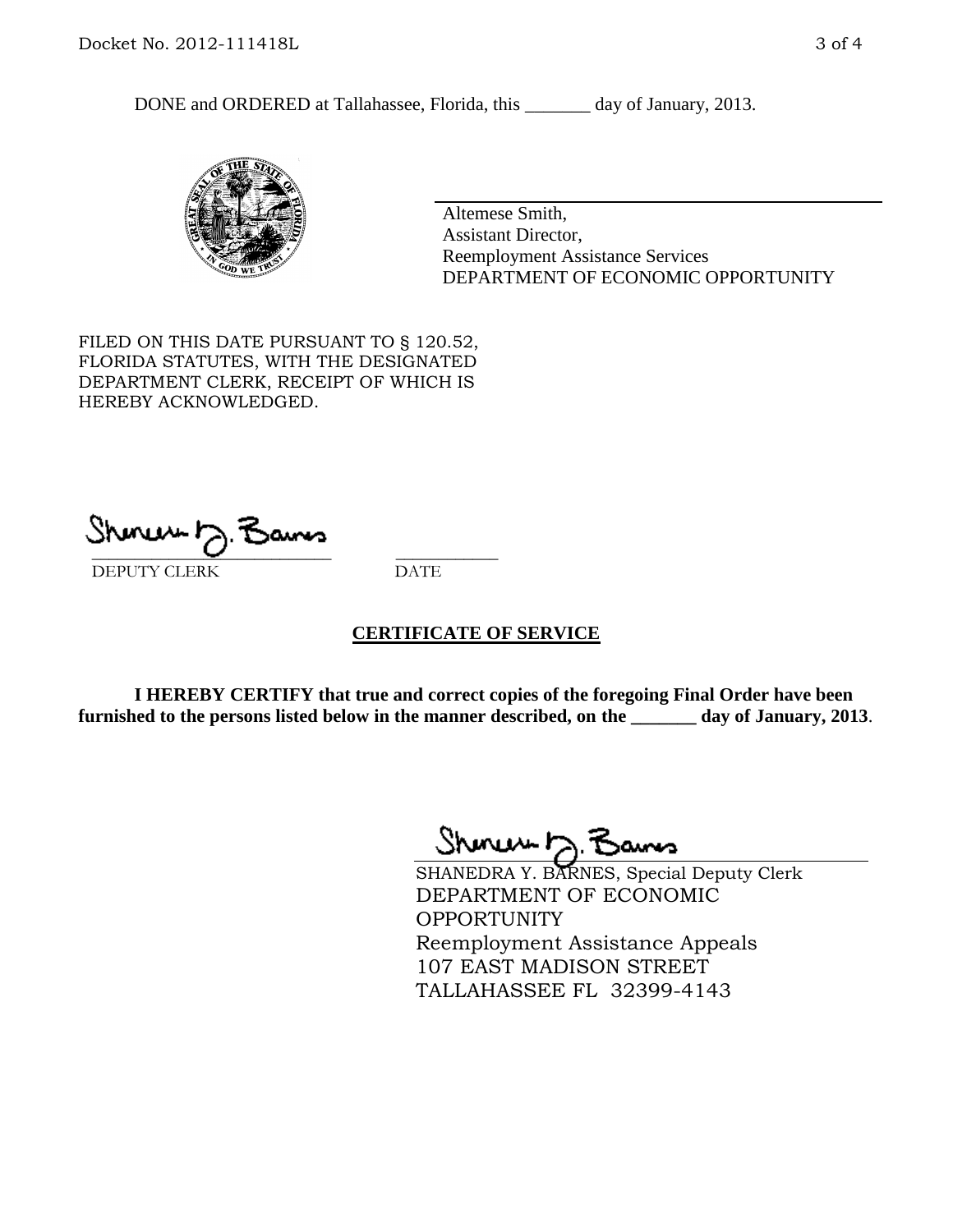By U.S. Mail:

#### SHERYL A FERGUSON PSY D PA 1040 BAYVIEW DRIVE SUITE 517 FT LAUDERDALE FL 33304-2542

VICKIE SANCHEZ 5126 SW 123RD AVENUE COOPER CITY FL 33330

DEPARTMENT OF REVENUE ATTN: PATRICIA ELKINS - CCOC #1-4866 5050 WEST TENNESSEE STREET TALLAHASSEE FL 32399

DEPARTMENT OF REVENUE ATTN: MYRA TAYLOR P O BOX 6417 TALLAHASSEE FL 32314-6417

State of Florida DEPARTMENT OF ECONOMIC OPPORTUNITY c/o Department of Revenue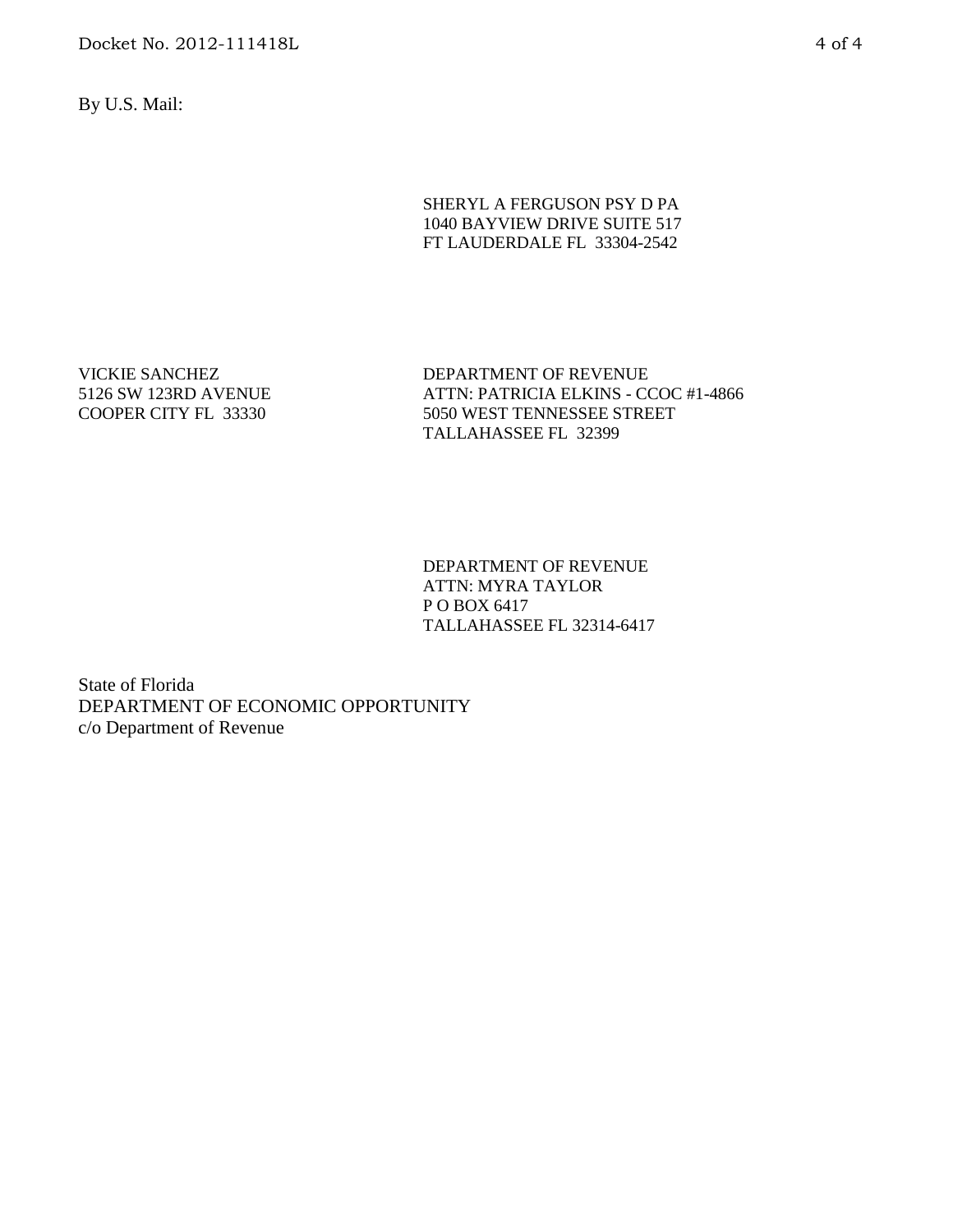## **DEPARTMENT OF ECONOMIC OPPORTUNITY Reemployment Assistance Appeals**

MSC 347 CALDWELL BUILDING 107 EAST MADISON STREET TALLAHASSEE FL 32399-4143

#### **PETITIONER:**

Employer Account No. - 2758412 SHERYAL A FERGUSON PSY D PA 1040 BAYVIEW DRIVE SUITE 517 FT LAUDERDALE FL 33304-2542

## **PROTEST OF LIABILITY DOCKET NO. 2012-111418L**

**RESPONDENT:** State of Florida DEPARTMENT OF ECONOMIC OPPORTUNITY c/o Department of Revenue

# **RECOMMENDED ORDER OF SPECIAL DEPUTY**

TO: Assistant Director, Executive Director, Reemployment Assistance Services DEPARTMENT OF ECONOMIC OPPORTUNITY

This matter comes before the undersigned Special Deputy pursuant to the Petitioner's protest of the Respondent's determination dated September 5, 2012

After due notice to the parties, a telephone hearing was held on November 29, 2012. The Petitioner, represented by the Petitioner's President, appeared and testified. The Respondent, represented by a Department of Revenue Tax Specialist II, appeared and testified. The Joined Party did not appear.

The record of the case, including the recording of the hearing and any exhibits submitted in evidence, is herewith transmitted. Proposed Findings of Fact and Conclusions of Law were not received.

### **Issue**:

Whether services performed for the Petitioner by the Joined Party constitute insured employment, and if so, the effective date of liability, pursuant to Section 443.036(19), 443.036(21); 443.1216, Florida Statutes.

### **Findings of Fact:**

1. The Petitioner is a corporation that was formed in 2003 to provide psychological counseling services. The Petitioner's services are primarily furnished under contracts with various governmental agencies. After a client is referred to the Petitioner by an agency and the Petitioner performs an initial assessment of the client, the Petitioner is required to complete and submit a report to the referring agency.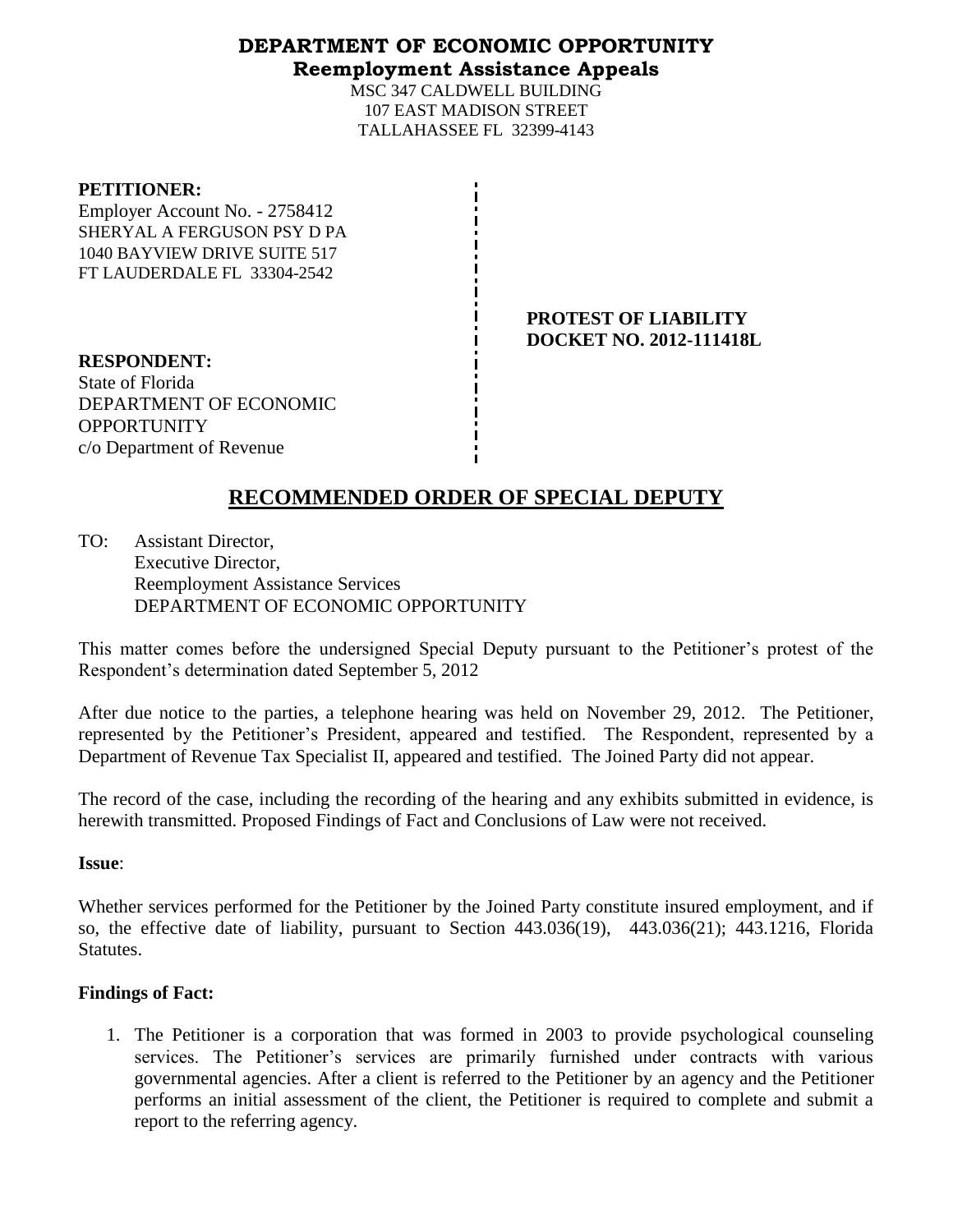- 2. The Joined Party performed typing services for the Petitioner from May 19, 2011, until June 2012. The Petitioner's president told a friend she was looking for someone to type reports and the friend referred the Joined Party to the Petitioner. The Petitioner told the Joined Party the amount of work would vary depending on the number of agency referrals. The Joined Party told the Petitioner that she had a bail bond business and was also a realtor. The parties verbally agreed that the Joined Party would perform the work as an independent contractor. The Joined Party was required to sign a confidentiality agreement concerning the safeguarding of client information.
- 3. The Joined Party told the Petitioner she had prior clerical experience. The Petitioner did not provide any training to the Joined Party.
- 4. The Petitioner purchased a portable notebook device and developed a template for the report. The Joined Party used the notebook device and template to type reports from handwritten notes provided by the Petitioner. The Joined Party performed the work at various office suites leased by the Petitioner and, occasionally, at the home of the Petitioner's president. When work was available the Petitioner's president met the Joined Party at an agreed-upon location to open the office. The Joined Party refused to work at the Petitioner's Fort Lauderdale office because of the travel distance involved. The Petitioner did not permit the Joined Party to remove the notebook device or notes from the office due to concerns about client confidentiality. The Joined Party did not have a key to any of the Petitioner's office locations.
- 5. The Joined Party did not have set hours for work. The parties mutually agreed upon a day and time for the Joined Party to perform her work. The Joined Party determined the number of hours worked and left at her convenience. If the Petitioner's president was out of the office when the Joined Party decided to leave, the Joined Party placed the notebook device and case notes in a secure location and locked the office door. The Joined Party had the right to conduct her bail bond and real estate activities while working at the Petitioner's locations.
- 6. The Joined Party could accept or decline work. If the Joined Party was unavailable to type reports, the Petitioner's president typed the reports.
- 7. The Petitioner did not supervise the Joined Party's work.
- 8. The Joined Party was paid \$10 or \$15 per report. The Joined Party entered the client's name and date of birth in a log when she completed a report. The Petitioner paid the Joined Party at the end of the week for reports completed. The Petitioner did not withhold taxes from the Joined Party's pay. The Petitioner did not provide the Joined Party with any bonuses or fringe benefits. The Petitioner reported the Joined Party's earnings on a form 1099-MISC.
- 9. The Joined Party was not restricted from working for a competitor of the Petitioner.
- 10. The Joined Party could not subcontract the work because the Petitioner was concerned about protecting confidential client information.
- 11. During a period of time when the Petitioner's president was recovering from surgery, the Joined Party assisted the Petitioner with the mailing of marketing materials. The work was performed at the home of the Petitioner's president. The Petitioner paid the Joined Party \$10 per hour, and the duration of that project was approximately 20 hours.
- 12. Either party could terminate the relationship at any time without penalty or liability for breach of contract.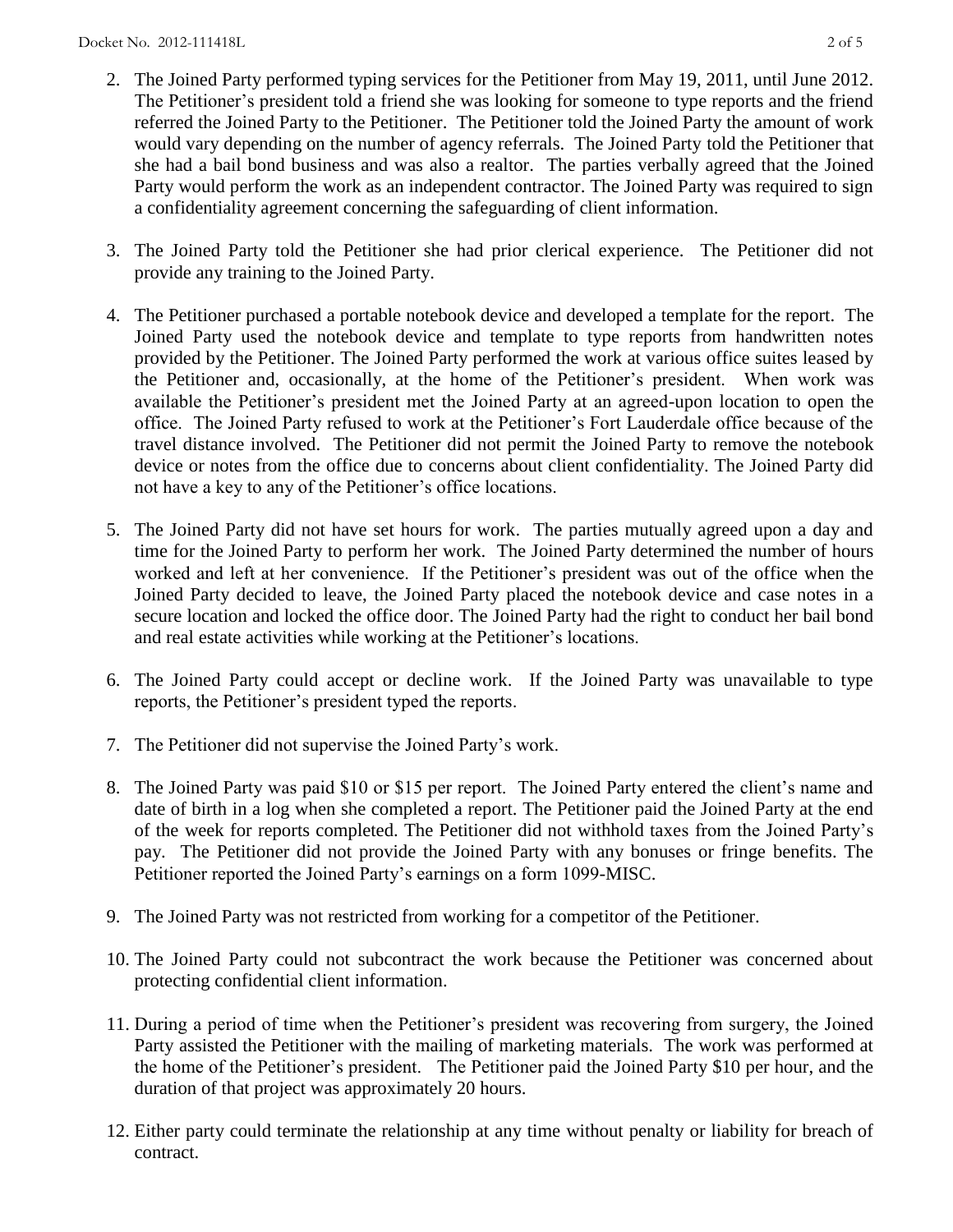## **Conclusions of Law:**

- 13. The issue in this case, whether services performed for the Petitioner constitute employment subject to the Florida Unemployment Compensation Law, is governed by Chapter 443, Florida Statutes. Section 443.1216(1)(2)2, Florida Statutes, provides that employment subject to the chapter includes service performed by individuals under the usual common law rules applicable in determining an employer-employee relationship.
- 14. The Supreme Court of the United States held that the term "usual common law rules" is to be used in a generic sense to mean the "standards developed by the courts through the years of adjudication." United States v. W.M. Webb, Inc., 397 U.S. 179 (1970).
- 15. The Supreme Court of Florida adopted and approved the tests in 1 Restatement of Law, Agency 2d Section 220 (1958), for use to determine if an employment relationship exists. See Cantor v. Cochran, 184 So.2d 173 (Fla. 1966); Miami Herald Publishing Co. v. Kendall, 88 So.2d 276 (Fla. 1956); Magarian v. Southern Fruit Distributors, 1 So.2d 858 (Fla. 1941); see also Kane Furniture Corp. v. R. Miranda, 506 So.2d 1061 (Fla. 2d DCA 1987).
- 16. Restatement of Law is a publication, prepared under the auspices of the American Law Institute, which explains the meaning of the law with regard to various court rulings. The Restatement sets forth a nonexclusive list of factors that are to be considered when judging whether a relationship is an employment relationship or an independent contractor relationship.
- 17. 1 Restatement of Law, Agency 2d Section 220 (1958) provides:
	- (1) A servant is a person employed to perform services for another and who, in the performance of the services, is subject to the other's control or right of control.
	- (2) The following matters of fact, among others, are to be considered: (a) the extent of control which, by the agreement, the business may exercise over the details of the work;
		- (b) whether or not the one employed is engaged in a distinct occupation or business;

(c) the kind of occupation, with reference to whether, in the locality, the work is usually done under the direction of the employer or by a specialist without supervision;

(d) the skill required in the particular occupation;

(e) whether the employer or the worker supplies the instrumentalities, tools, and the place of work for the person doing the work;

- (f) the length of time for which the person is employed;
- (g) the method of payment, whether by the time or by the job;
- (h) whether or not the work is a part of the regular business of the employer;
- (i) whether or not the parties believe they are creating the relation of master and servant;
- (j) whether the principal is or is not in business.
- 18. Comments in the Restatement explain that the word "servant" does not exclusively connote manual labor, and the word "employee" has largely replaced "servant" in statutes dealing with various aspects of the working relationship between two parties.
- 19. In Department of Health and Rehabilitative Services v. Department of Labor & Employment Security, 472 So.2d 1284 (Fla. 1<sup>st</sup> DCA 1985), the court confirmed that the factors listed in the Restatement are the proper factors to be considered in determining whether an employer-employee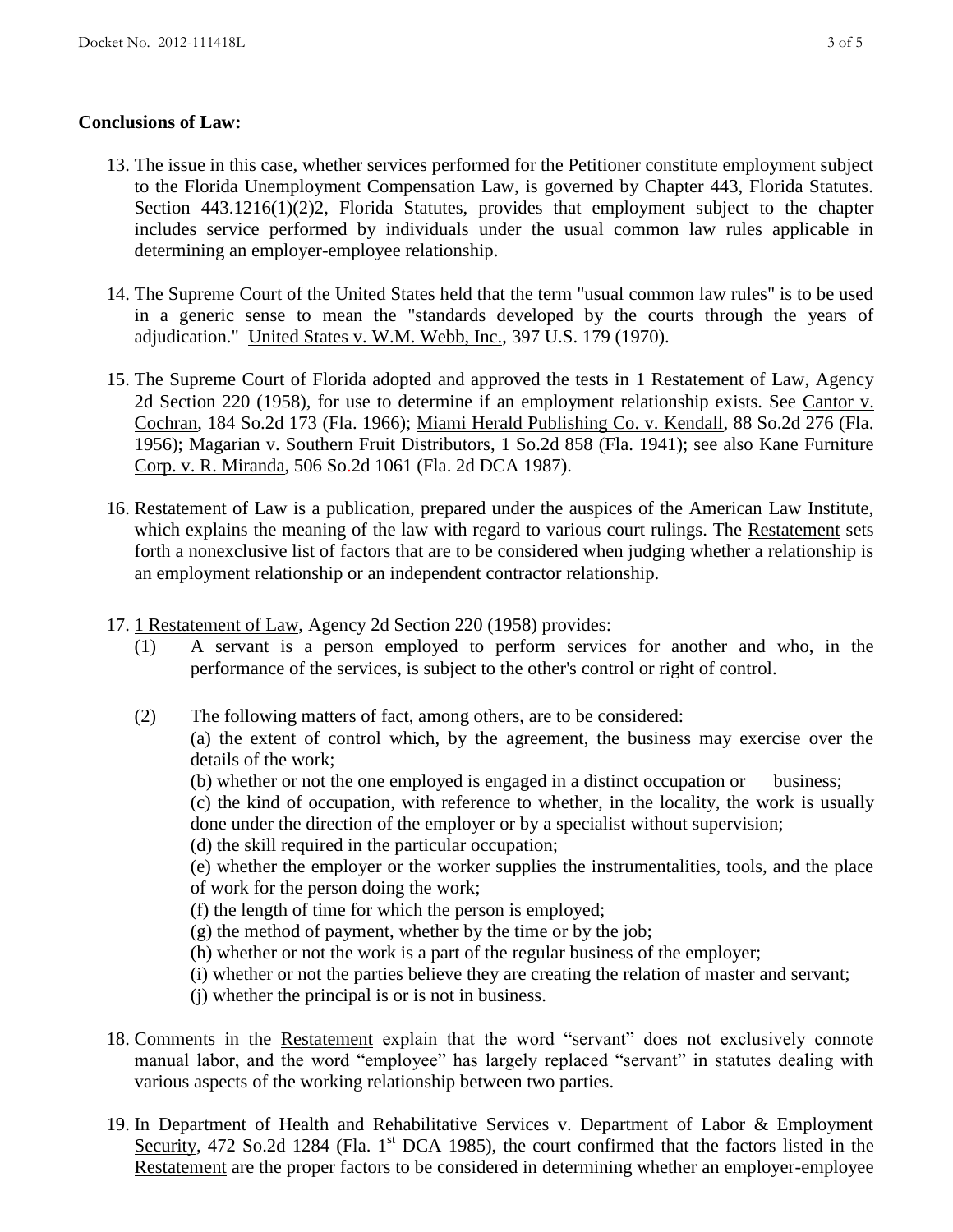relationship exists. However, in citing La Grande v. B&L Services, Inc., 432 So.2d 1364, 1366 (Fla.  $1<sup>st</sup> DCA$  1983), the court acknowledged that the question of whether a person is properly classified an employee or an independent contractor often cannot be answered by reference to "hard and fast" rules, but rather must be addressed on a case-by-case basis.

- 20. The testimony of the Petitioner's witness established that the parties intended to create an independent contractor relationship. In Keith v. News & Sun Sentinel Co., 667 So.2d 167 (Fla. 1995), the Florida Supreme Court stated that an express agreement between the parties should be honored unless the actual practice of the parties indicates that the agreement is not a valid indicator of status.
- 21. In Adams v. Department of Labor and Employment Security, 458 So.2d 1161 (Fla. 1<sup>st</sup> DCA 1984), the court held that the basic test for determining a worker's status is the employing unit's right of control over the manner in which the work is performed. The court, quoting Farmer's and Merchant's Bank v. Vocelle, 106 So.2d 92 (Fla. 1<sup>st</sup> DCA 1958), stated: "[I]f the person serving is merely subject to the control of the person being served as to the results to be obtained, he is an independent contractor; if he is subject to the control of the person being served as to the means to be used, he is not an independent contractor."
- 22. It was not shown in this case that the Petitioner exercised sufficient control over the Joined Party as to create an employer-employee relationship. The Petitioner did not determine when the work was performed, where the work was performed, or how the work was performed. The Joined Party could accept or decline an assignment of work. The Joined Party did not receive any training from the Petitioner. The Joined Party did not have set hours for work. The Joined Party's work was not supervised. The Joined Party could perform similar services for a competitor of the Petitioner. The Joined Party could attend to other business while working at the Petitioner's business locations.
- 23. With the exception of the minor project performed while the Petitioner's president recovered from surgery, the Joined Party was paid by the job, rather than by time. The Petitioner did not withhold taxes from the Joined Party's pay. The Petitioner did not provide any fringe benefits to the Joined Party. The Petitioner reported the Joined Party's earnings as non-employee compensation.
- 24. It is concluded that the services performed for the Petitioner by the Joined Party do not constitute insured work.

**Recommendation:** It is recommended that the determination dated September 5, 2012, be REVERSED.

Respectfully submitted on December 20, 2012.



SUSAN WILLIAMS, Special Deputy Office of Appeals